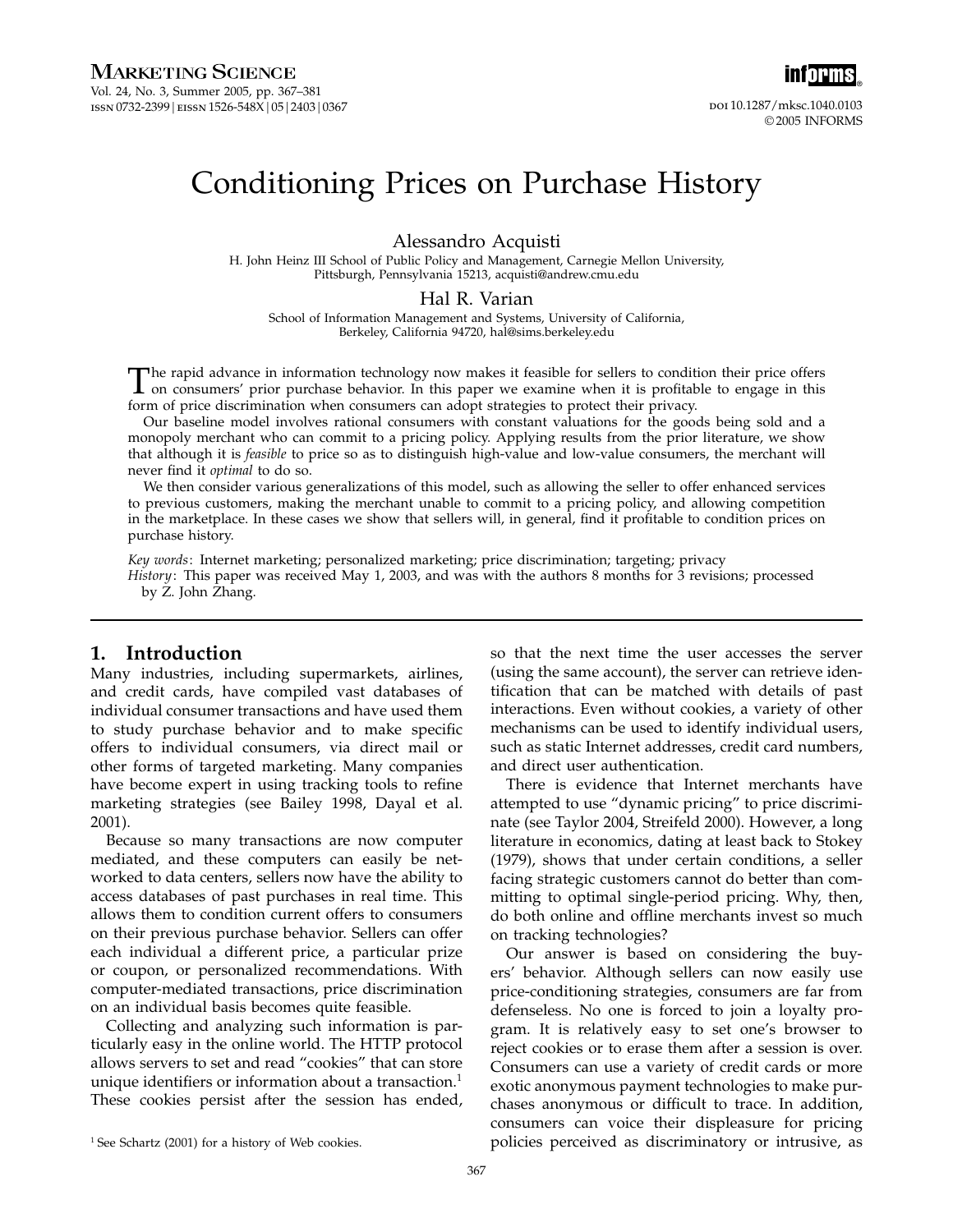happened after the famous Amazon.com price experiment (Streifeld 2000).

Thus, even though sellers can post prices, observe choices, and condition subsequent price offers on observed behavior, buyers are also able to hide the fact that they bought previously. Hence, it is likely that sellers will have to offer buyers some benefits to induce them to reveal their identities.

In this paper we develop models of this strategic interaction between buyers and sellers to determine conditions under which sellers will find it profitable to condition prices on purchase history and what measures, if any, buyers will adopt in defense.

Following earlier literature on intertemporal price discrimination, we find that in the simplest model, where consumers' valuations of the good being sold are constant, sellers do not want to condition current price offers on past behavior.

However, we also show that if the consumer's value for the good changes in certain ways as he or she makes more purchases, the seller will find it profitable to condition prices on past behavior. Although it has been known that changing values can make intertemporal price discrimination profitable, earlier literature focused on different discount rates and/or diminishing marginal utility of consumption.

By contrast, we focus on cases where the seller can induce the necessary change in consumer valuations by offering various forms of personalized enhanced services to prior purchasers, such as personalized discount coupons (common in supermarket loyalty clubs), lowered transactions costs (such as one-click shopping), or personalized services (such as personalized recommendations). We derive conditions describing when the use of such technologies is profitable to sellers and examine the impact of this sort of price discrimination on consumer welfare. Our analysis also allows us to define the conditions under which consumers will choose to reveal their personal information rather than hide behind anonymizing technologies.

This analysis takes place in the context of rational, fully informed consumers. We briefly examine the case where consumers are shortsighted, and find that if enough customers are myopic, or the costs of using anonymizing technologies are too high, sellers will want to condition pricing on purchase history.

We then examine the large literature in which the seller cannot commit to prices; in this case, buyers will want to randomize their purchases to hide their type, leading to mixed-strategy equilibria.

Finally, we examine the case of competition and find that if the availability of purchase history allows firms to offer higher-value, customized offers to consumers, we will end up with various kinds of lock-in

equilibria in which firms first invest in acquiring consumer information and then exploit this information to provide personalized, albeit high-priced, service to some consumers.

# 2. Examples of Price Conditioning

We use the term "personalized enhanced service" to describe a service that is valued by a consumer but can be offered only if there is prior interaction between the consumer and the merchant.

Typically, such an enhanced service is based on information about the consumer's preferences. A consumer might frequent the same barber because that barber knows the consumer's preferences in haircuts. The barber, in turn, might charge a premium for his services because the consumer would have to incur costs in explaining to another barber exactly how his hair should be cut.

The same story applies to many other personalized services. People might stick with the same doctors, lawyers, accountants, dentists, butchers, and so on because these professionals know the consumer's tastes. Conversely, these professionals can provide different levels of service to loyal customers than to occasional customers.

As indicated in the introduction, it is now possible to automate such personalized enhanced services because a seller can extract information about previous interactions with a buyer from a database in real time.

Expedited Checkout. Amazon.com offers "oneclick shopping" to previous customers, saving them the time and hassle of entering shipping and credit card information. Other merchants, such as Half.com and Buy.com, have similar programs. At the same time, these merchants offer discounts to first-time buyers. For example, Half.com has offered "free shipping for new customers," "\$5 off purchases over \$50 for new customers," and so on. (To find other such examples, type "coupon" + "new customers" into your favorite search engine. When we tried this recently on Google, we found about 15,000 hits.) The choice offered to the repeat customer is then: Reveal your identity and save the cost of entering information, or hide your identity and get a lower price. Different customers might make different choices, allowing the seller to sort them appropriately.

Recommendation and Reminder Services. Personalized recommendations based on prior purchases are also made by Amazon.com. To the extent that this service is valuable, consumers may pay something of a premium to shop at Amazon. Similarly, many online merchants offer "reminder services" that remind the buyer about birthdays, anniversaries, and other repeated events.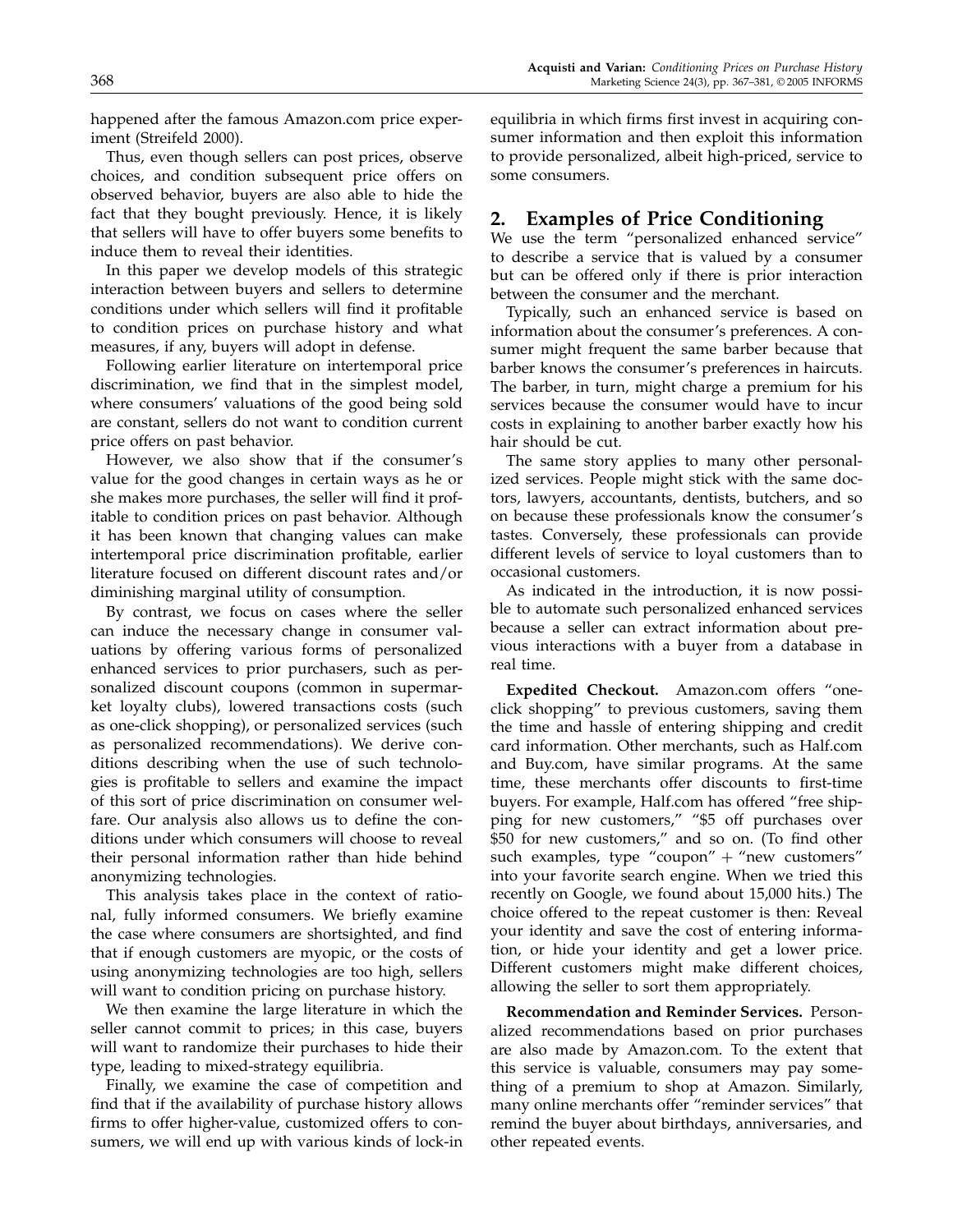Supermarket Loyalty Programs. Most supermarket chains now offer loyalty programs that reward frequent shoppers with low prices, coupons, and targeted offers. The targeted offers are made via direct mail or printed on the back of the receipt. These targeted offers are personalized in that the nature of the offer depends on prior purchase behavior.

Consumer Preferences. Hotels retain data on whether consumers prefer smoking or nonsmoking rooms and may allow expedited check-in to repeat customers; airlines retain information on seating preferences and other similar data. Casinos retain data on gambling preferences and credit information, allowing them to better service their repeat customers. This sort of information can be available only if there is a record of purchase history.

## 2.1. Common Features of the Examples

The examples above contain several common features:

• Repeated interactions between seller and customer, with the buyer being able to recognize the returning customer and modify its offering accordingly.

• Personalized enhanced services such as expedited check-out, recommendations, personalized coupons, and so on, that may be valued differently by frequent and/or high-value purchasers.

• These enhanced services typically have a low marginal cost to the seller but high value to frequent purchasers.

• Often, "list prices" are publicly quoted (online prices, supermarket prices), while the discounts are often personalized, sometimes via public offers (Web coupons), sometimes via private offers (direct mail or coupons printed on the back of a receipt).

In this paper we present a series of models that exhibit these features. We study sellers that can track consumers over repeated purchases, and consumers that can adopt defensive technologies to avoid being tracked. We investigate various properties of these models, such as when it is profitable to condition prices, when the conditioning involves "first high price, then low price" or the reverse, what the impact is on consumer welfare, and what happens if privacyenhancing technologies such as anonymized purchases are feasible.

# 3. Literature Review

Our research contributes to three interrelated areas of the economic and marketing literature: the literature on intertemporal price discrimination, the literature on consumer addressability, and the literature on economic aspects of personal privacy.

#### 3.1. Intertemporal Price Discrimination

The earliest contribution relevant to our research in the area of intertemporal price discrimination is Stokey (1979). Stokey shows that intertemporal price discrimination is never optimal for a monopoly seller who can commit to future prices. Salant (1989) extends Stokey's result to the case of multiple types and shows that it follows from the linearity of the constraints in the problem. Riley and Zeckhauser (1983) find a "no haggling" result that is also related to the linearity issue examined in Salant (1989).

Several authors have examined intertemporal price discrimination in models in which the seller is unable to commit to future prices. This is not the focus of our paper, but it is certainly relevant to the practice. Obviously, it is most relevant when price offers can be made privately via direct mail, telephone solicitation, personalized coupons, and the like.

This literature uses the term "ratchet effect" to describe situations in which consumers who have signaled higher willingness to pay for a product tend to receive higher prices, even though the consumers attempt to avoid this outcome. See, for example, Freixas et al. (1985), Weitzman (1980), and (particularly relevant to our research) Hart and Tirole (1988), who study the strategies for sellers who are unable to commit to pricing policies in a repeated purchase game with incomplete information.

The above papers, with the commitment and noncommitment cases, consider a monopoly seller. Other works—such as Fudenberg and Tirole (1998), Villas-Boas (1999, 2004), Fudenberg and Tirole (2000), and Chen and Zhang (2001)—investigate generalizations in both monopolistic and oligopolistic markets.

Fudenberg and Tirole (1998) ask what happens when the ability to identify particular consumers may vary across goods. In particular, they consider a model of goods upgrades and buy-backs where customers may be anonymous or "semi-anonymous." Fudenberg and Tirole (2000) analyze a duopoly in which some consumers remain loyal and others defect to the competitor, a phenomenon they refer to as "customer poaching." Villas-Boas (1999) finds that two firms in a duopoly can compete by lowering prices to attract the competitor's previous customers. Villas-Boas (2004) shows that targeted pricing by a monopolist who cannot commit to future prices may make it worse off. Finally, Chen and Zhang (2001) demonstrate a similar result in the case of a duopoly. To escape this impasse, Chen and Zhang (2001) propose a "price for information" strategy, with firms pricing less aggressively in order to learn more about their customers, a phenomenon related to the lock-in model we develop below.

In our paper, we allow the seller to identify individual buyers and condition pricing on purchase history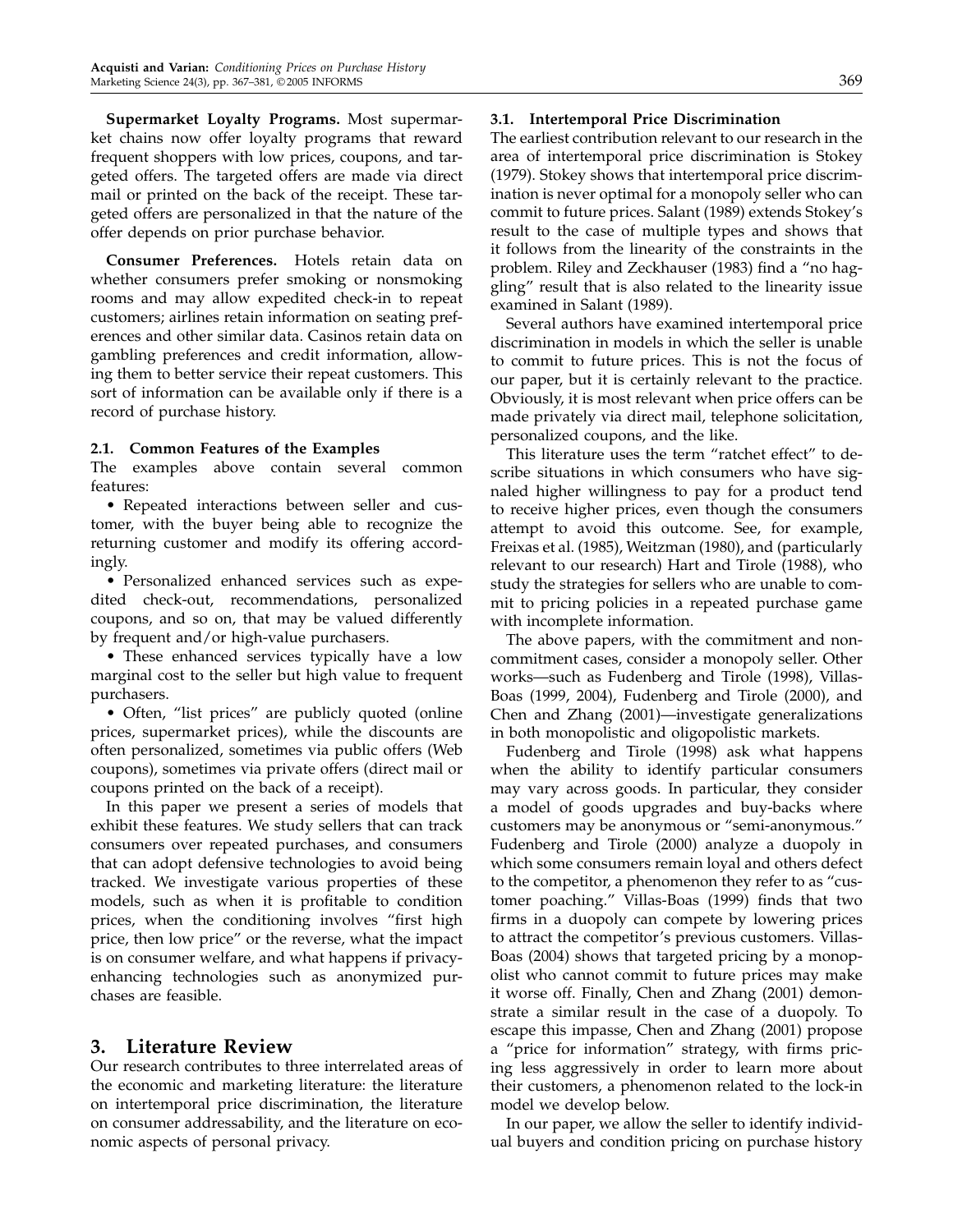of individual consumers. Furthermore, we analyze the cases of a monopolistic seller both with and without commitment and focus on understanding the advantages and disadvantages that customers can gain from revealing personal information to sellers when they can also adopt a variety of defensive strategies (in particular, we consider scenarios when incremental purchases of a good can have higher utility than earlier purchases due to enhanced service based on the information previously provided by the customer). We also extend our model to the case of competitive sellers, in which the purchase history of consumers provides a competitive advantage by allowing firms to tune offers to individual tastes, leading to "partial lock-in equilibria" where some consumers who value the enhanced services remain with a single seller, while others switch.

Our results also relate to the empirical literature on marketing and customer information, such as McCulloch et al. (1996) and Rossi and Allenby (1999), who have examined the value of customers' purchase histories and the advantages of targeted pricing schema, and Montgomery et al. (2004), who have shown how clickstream data can be used to predict user online behavior for marketing purposes.

### 3.2. Consumer Addressability

In the marketing literature, identification of specific customers is often called "customer addressability" and is viewed as a prominent feature of "interactive marketing." See Blattberg and Deighton (1991), McCulloch et al. (1996), Rossi and Allenby (1999), and Elsner et al. (2004) for an overview of various issues raised by these capabilities.

The term "customer addressability" is usually applied to situations where customers can be identified by a characteristic such as a zip code, which is a predictor of the valuation they might place on a good. Examples of this literature include Ulph and Vulkan (2000, 2001), Chen et al. (2001), and Chen and Iyer (2002).

Our focus on "conditioning prices on purchase history" is related to the marketing literature's discussion of customer addressability. Customer addressability is essentially a form of first-degree price discrimination, using identity as a signal of willingness-to-pay. "Conditioning on purchase history" is essentially a form of second-degree price discrimination, with previous behavior as a signal of willingness-to-pay. As is typically the case, second-degree price discrimination involves the strategic response of consumers to the pricing strategies set by the seller. Fudenberg and Tirole (2000) use the term "behaviorally based price discrimination" to describe what we call conditioning prices on purchase history.

Perhaps the easiest way to clarify the difference between "addressability" and "behaviorally based" or

"conditioning" effects would be to observe the following: Few consumers would change their zip code to get a lower price on a book they purchase online, but many might well delete a cookie or delay purchase to get a better price. Hence, in our paper we are able to answer the question of what happens when the consumer is not only rational but could have access to anonymizing technologies of different costs.

Our work can also be compared to Kim et al. (2001), who study personalized reward programs in a repeat consumers/one-time consumers setting. While Kim et al. (2001) aim at understanding what type of reward program a seller should offer to its customers, we ask, more generally, under what conditions price discrimination based on purchase histories is optimal, in a model where the difference between repeat and one-time consumers is not exogenous but is endogenously determined.

## 3.3. Economic Aspects of Personal Privacy

Economic theorists have long been concerned with asymmetric information, though only recently have they begun to examine the economic implications of consumer privacy in formal models. Two papers in this area are related to our research: Calzolari and Pavan (2001) and Taylor (2004).

Calzolari and Pavan (2001) study contracting environments with two principals (e.g., two merchants) that interact sequentially with one common agent (the consumer). They assume that the consumer's tastes for the goods sold by the merchants are perfectly correlated and find that the transmission of information about the consumer between merchants could lead to increases in welfare and consumer surplus when the goods are complements. The analysis of Calzolari and Pavan (2001), however, does not cover the case of merchants using customer data to offer personalized enhanced services, or the case of users adopting defensive technologies.

Taylor (2004) also studies the market for customer information. Taylor finds that the welfare implications of the various technologies depend on the sophistication of the consumers. He finds that consumers fare poorly and firms fare well under an "open privacy" regime (where sale of customer information is permitted) when consumers are myopic. When customers are more sophisticated, firms benefit from keeping their customers' information private. His analysis, however, does not focus on the possibility that the "anonymity" regime can be made endogenous through the consumer's decision process, who can opt for or against using privacy-enhancing technologies.

In this paper we contribute to this literature by considering how the seller can use customer information not only for price discrimination but also to offer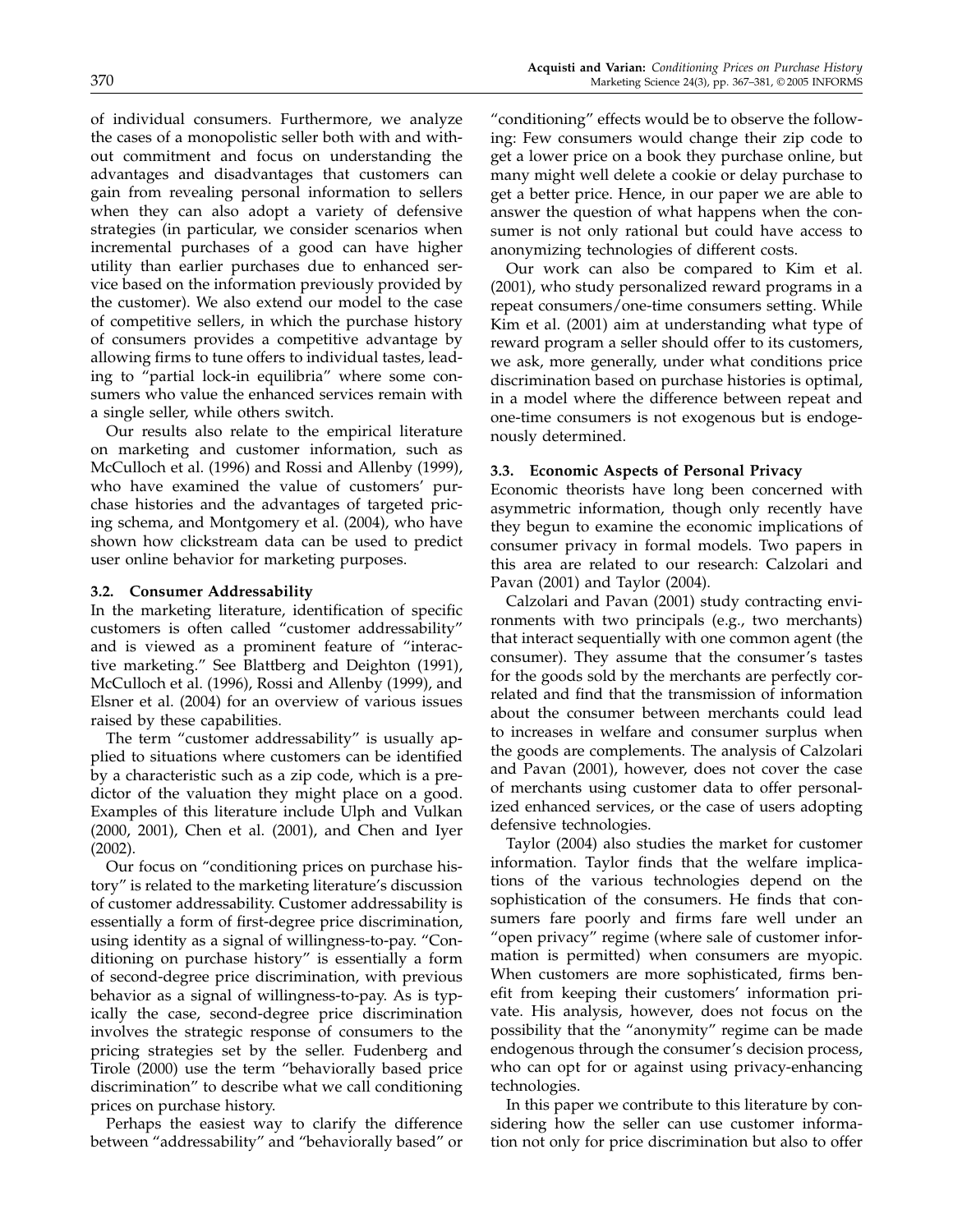enhanced, personalized services and by addressing a larger spectrum of responses by individual consumers that include both delaying purchases and adopting anonymizing technologies. Thus, we are also able to discuss certain welfare implications of interest in the current privacy debate, for the part that relates to the use of anonymizing shopping technologies and the consequences of regulating certain forms of price discrimination.

In summary, our contribution to the various strands of literature described above is as follows.

• We offer a simple algebraic and geometric treatment of the classic results that sellers will not want to engage in intertemporal price discrimination when consumers are sophisticated and valuations are constant.

• This classic result creates a paradox: Why are sellers willing to invest so much in acquiring purchase history if they are unable to take advantage of it? We provide two answers:

— First, we briefly examine the relevant (but perhaps obvious) point that sellers will want to condition prices on past behavior if a large enough fraction of the consumer population is myopic or if anonymizing technologies are too costly or difficult to use.

— Second, we show that sellers condition prices if they can offer personalized enhanced services that high-value and low-value consumers value differently. Examples include personalized coupons, expedited check-outs, recommendations, and other personalized services.

— The assumption of personalization plays a critical role in our model because it rules out merely offering enhanced services (i.e., a more valuable product) to all consumers. By its nature, a personalized service can only be offered once the seller has information about a consumer who has purchased before. The interaction between this sort of personalization and price discrimination has not, to our knowledge, been previously highlighted in the literature.

• We go on to compare consumer and producer welfare in conditioning and flat-price regimes, shedding some light on the privacy debate by analyzing the use of anonymizing technologies.

• We briefly compare our results to the literature where firms cannot commit to future prices, and examine the impact of consumers delaying purchases versus making anonymous purchases on equilibrium outcomes.

• We develop a model of competitive sellers in which the purchase history of consumers provides a competitive advantage by allowing firms to tune offers to individual tastes. This imposes a switching cost on consumers because they would lose their personalized services by switching to a competitor. This leads to a "partial lock-in equilibrium," where some

consumers who value the enhanced services remain with a single seller, while others switch.

# 4. The Baseline Model

We begin with a simple model of a single profitmaximizing seller of a good that can be provided at zero marginal cost.

We assume that the seller has a mechanism for recording purchase histories of customers. This could be based on technologies such as loyalty program identifications, credit card numbers, static Internet addresses, and HTTP cookies or other such devices, but we will refer to the mechanism simply as a "cookie."

We also assume that consumers may have mechanisms to avoid being tracked, such as deleting cookies from their browser, using different credit card numbers, or adopting other privacy-enhancing technologies such as anonymous payments. We will refer to such mechanisms universally as an "anonymizing technology."

New customers come to the seller and are offered a price. Their decision about whether to purchase at this price is observed. The second time they come to the seller, the price they are offered can be conditioned on their earlier behavior. The following list summarizes the possible actions the seller can take depending on whether or not a cookie is observed and what it indicates about prior behavior.

No Cookie. The seller offers a price and records whether or not the customer purchases. It sets a cookie indicating whether or not purchase took place at the offered price.

Cookie Shows Customer Bought Before at Price Offered. The seller offers a price that can depend on the details of the previous purchase.

Cookie Shows Customer Did Not Buy Before at Price Offered. The seller offers a possibly different price.

We approach the seller's problem from the perspective of mechanism design. For simplicity we restrict ourselves to two consumer types and two periods. Let  $v_H$  be the high-value type's willingness to pay for one unit of consumption, and let  $v<sub>L</sub>$  be the low-value type's willingness to pay for one unit of consumption. Let  $\pi$  indicate the fraction of the population that has the high value.

We will assume that if the consumer is indifferent, he will act in the manner preferred by the seller because the seller could always cut a price by a penny if it were profitable to do so. For simplicity, we also assume a zero discount rate. As with any model of price discrimination, we also rule out resale.

Obviously, if the seller sets a flat price of  $v_H$  each period, it will make a profit of  $2\pi v_H$ , and if it sets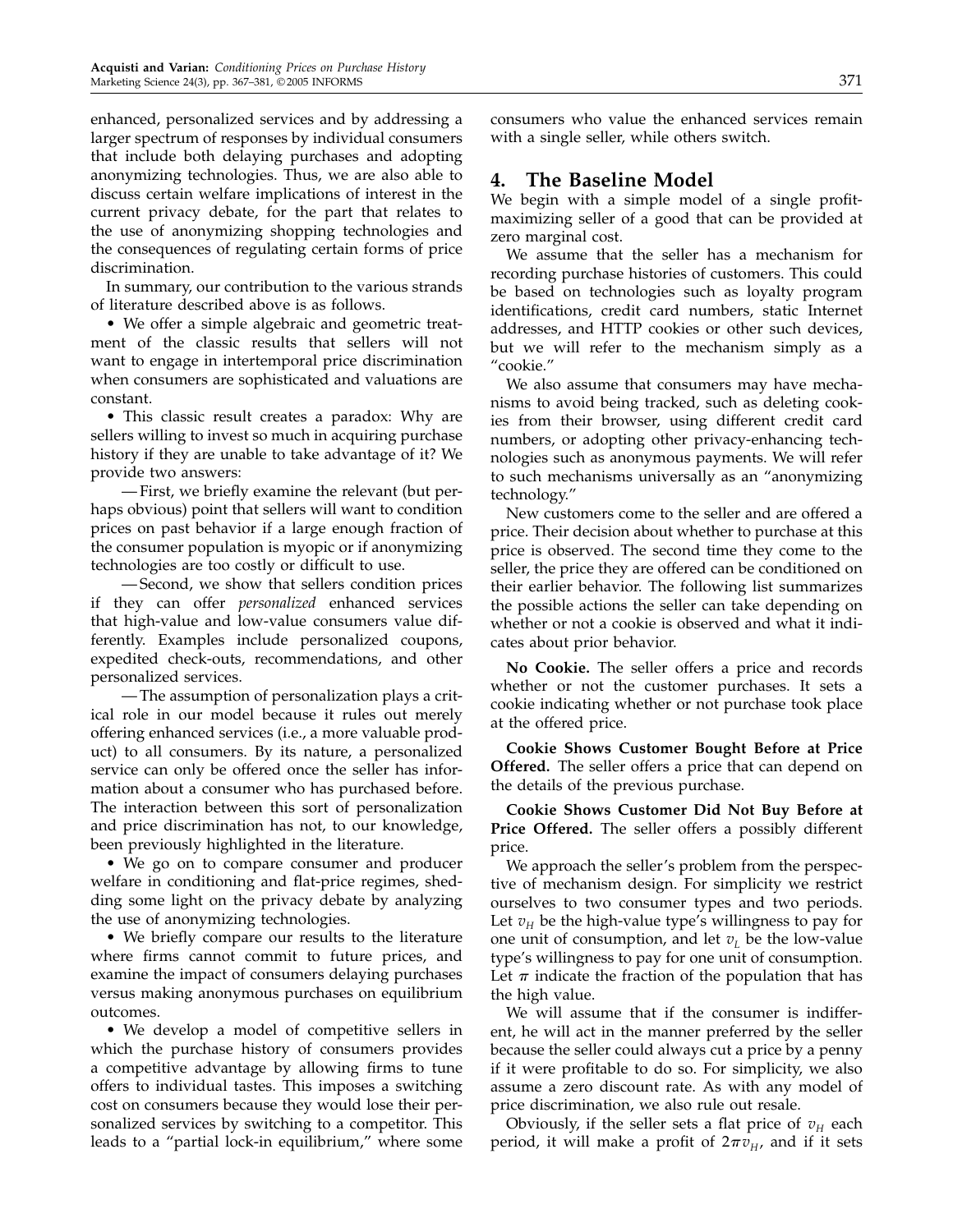a flat price of  $v<sub>L</sub>$  each period, it will make a profit of  $2v_L$ . The maximum profit available from flat pricing is therefore max $\{2\pi v_H, 2v_L\}.$ 

We are interested in whether the seller can do better by some form of individual conditioning that will allow price discrimination so that the high-value person pays more than the low-value person.

#### 4.1. All Consumers Myopic

Myopic consumers are those who base their purchase decision on the price they see today, not recognizing that the price they face on the next purchase may depend on today's behavior. We present this case as a baseline for comparisons to more interesting scenarios below.

If consumers are myopic, the seller can offer a price of  $v_H$  in the first meeting with the consumer. If the consumer does not purchase at this price, the seller can offer a price of  $v<sub>L</sub>$  the second time.

This strategy results in sales of two units to the high-value population and one unit to the low-value population, yielding revenues of

$$
2\pi v_H + (1-\pi)v_L.
$$

How does price conditioning affect overall welfare? There are two cases.

Case 1.  $\pi v_H > v_L$ . If conditioning were not possible, the seller would sell only to the high-value consumers. Allowing conditioning doesn't change the price the high-value consumers face, but does allow the seller to identify the low-value consumers. This allows the merchant to sell to the low-value consumers at  $v_L$ , giving them zero surplus from the purchase. Hence, overall welfare (producer plus consumer surplus) rises, but this is entirely due to the increased profit received by the seller.

Case 2.  $\pi v_H < v_L$ . If conditioning were not possible, the seller would sell to everyone at price  $v<sub>L</sub>$ . If conditioning is feasible, it will be profitable when

$$
\pi > \frac{v_L}{v_H} \bigg( \frac{1}{2 - v_L/v_H} \bigg).
$$

Thus, there will be a set of values of  $\pi$  determined by

$$
\frac{v_L}{v_H} > \pi > \frac{v_L}{v_H} \left( \frac{1}{2 - v_L/v_H} \right),
$$

for which the seller would sell to everyone if it did not have a way to condition but chooses to restrict output when a conditioning technology is available.

It follows that the high-value consumers lose under conditioning and the low-value consumers are no worse off (though they consume in one period rather than two). The seller is better off due to selling at a higher price to the high-value consumers, but worse off from losing one period of revenue from the lowvalue consumers. If the seller voluntarily chooses to condition, it must be better off, but overall welfare is reduced due to price conditioning.

#### 4.2. All Consumers Sophisticated

High-value consumers may eventually come to recognize that purchasing at a high price is not the best strategy because it guarantees that they will face a high price in the future.

Let us suppose that consumers are sophisticated enough to adopt an anonymizing technology to avoid establishing a purchase history or to delay a purchase.

Let  $p_H$  be the present value (in this case, the sum) of the prices charged to the high-value person and  $p<sub>L</sub>$  the present value of the prices charged to the low-value person. Let  $x_H$  be the total amount consumed by the high-value type and  $x_L$  the total amount consumed by the low-value type.

The optimization problem facing the seller is:

$$
\max_{x_H, x_L, p_H, p_L} \pi p_H + (1 - \pi) p_L, \tag{1}
$$

$$
v_H x_H - p_H \ge v_H x_L - p_L, \tag{2}
$$

$$
v_H x_H - p_H \ge 0,\t\t(3)
$$

$$
v_L x_L - p_L \ge v_L x_H - p_H, \tag{4}
$$

$$
v_L x_L - p_L \ge 0. \tag{5}
$$

The first constraint represents the self-selection constraint that the high-value type cannot gain by imitating the low-value type; the second constraint represents the participation constraint that the highvalue type must receive nonnegative surplus. The last two inequalities state the same constraints for the lowvalue type.

It is clear that, due to the linearity of the problem,  $x_L$  and  $x_H$  can only take on the values {0, 1, 2}. Working through these eight cases, it can be shown that there are only three undominated outcomes pricing patterns: the two we have already described (sell at flat price only to high-value consumers, sell at flat price to both types) and a discriminatory pricing policy.

The discriminatory pricing policy takes the form  $(x_H, x_I) = (2, 1)$ , where the pricing strategy is such to induce the high-value consumers to purchase twice and the low-value consumer to purchase only once.

Plugging these values into the self-selection constraints, it is easily seen that the prices that support this policy are  $p_L = v_L$  and  $p_H = v_H + v_L$ , which yield a profit of  $\pi v_H + v_L$ .

When does this exceed the profit from flat pricing? That is, when do we have

$$
\pi v_H + v_L > \max\{2\pi v_H, 2v_L\}?
$$
 (6)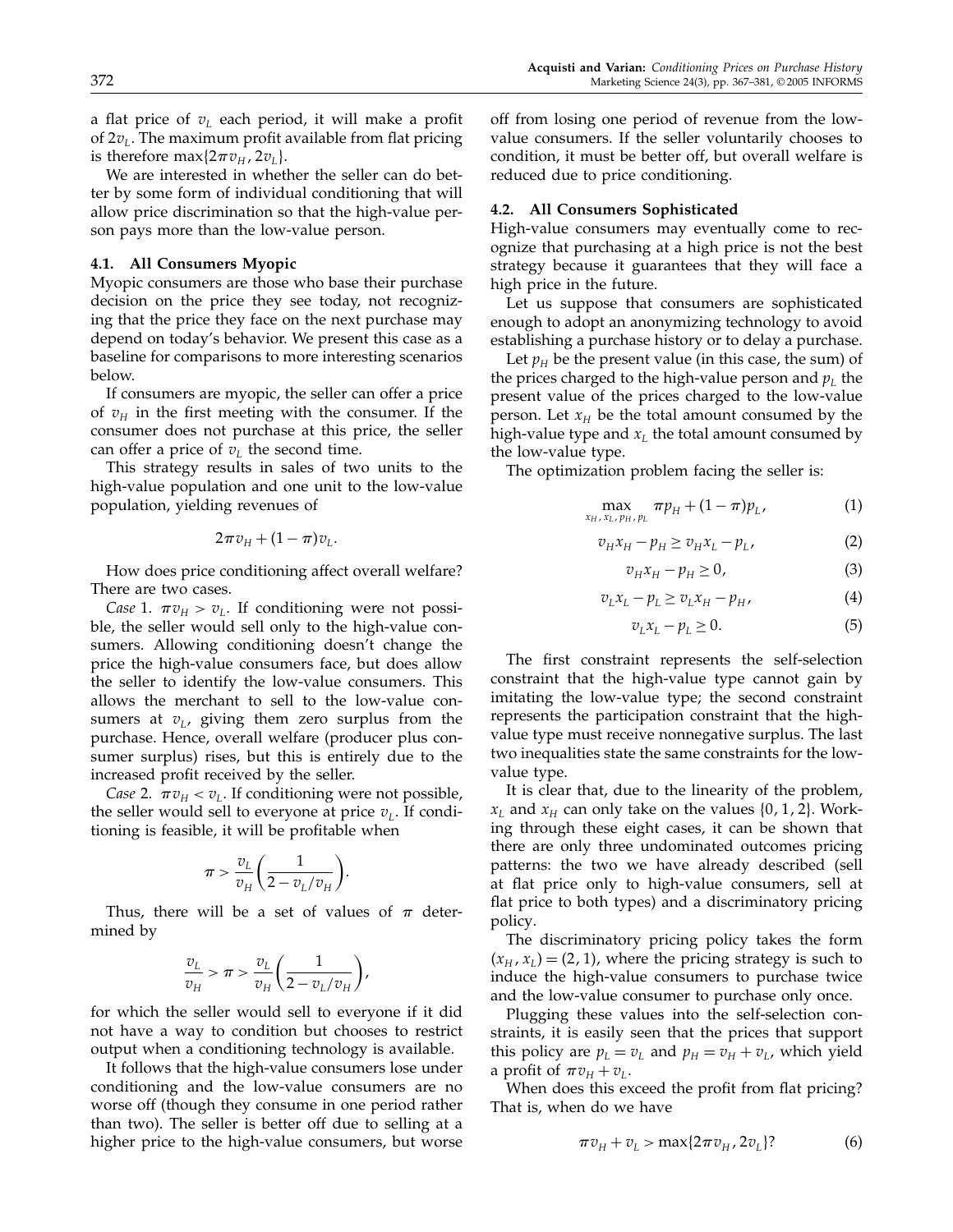Figure 1 Demand Curves with Shaded Area Indicating Revenue



The following result, which is basically the classic Stokey (1979) result, shows that the answer is "never."

FACT 1 (CONDITIONING IS NOT OPTIMAL). If consumers are sophisticated, the seller does at least as well by setting a flat price as it does by conditioning prices on past behavior.

PROOF. Writing out the necessary inequalities in  $(6)$ , we have

$$
\pi v_H + v_L > 2\pi v_H, \tag{7}
$$

$$
\pi v_H + v_L > 2v_L. \tag{8}
$$

Adding these together gives a contradiction.  $\Box$ 

We can provide a simple and intuitive explanation of this result. Refer to Figure 1, where we have plotted the demand curve for total consumption for two groups of consumers. The shaded part of the curve equals the revenue extracted by the seller under these prices. It is easy to see that if  $A > B$ , charging only  $v_H$  yields more revenue, and if  $B > A$ , charging the  $v_L$  yields more revenue. Hence, one of these two flatpricing strategies must dominate differential pricing.

Intuitively, if selling to the high-value customers is more profitable than selling to both high- and lowvalue customers, then the seller wants to always sell to those customers. There is no advantage to cutting its price to sell to the low-value customers. Or, to put it another way: The seller cannot find it profitable to price discriminate because the high-value type can always choose to behave identically to the low-value type.

As we have indicated, the result that price discrimination is not profitable when the seller can commit to prices and consumers have stationary valuations has been derived by Stokey (1979), Salant (1989), and Riley and Zeckhauser (1983).

However, note that in our framework we allow the seller to condition pricing on purchase history of individual consumers, whereas most of the earlier literature considered only posted prices. Indeed, Stokey (1979) describes her model as one that applies to a "new product" such as a book or a movie that is offered in the first period at one price to all consumers and may subsequently be offered at a different price to all consumers in later periods.

Our model, by contrast, allows for personalized prices for existing products such as airline tickets or soap powder, in which new and old, or frequent and infrequent, consumers face different prices.

Nevertheless, we find that with sophisticated consumers our model has the same "reduced form" as the Stokey model. This is basically a consequence of the revelation principle: Both the Stokey-Salant model and the model we examine are equivalent to the same mechanism design problem.

The result that sellers will not want to condition prices on purchase history is somewhat disconcerting because sellers invest many millions of dollars in computer systems to collect data to allow them to do exactly that. Although experimentation with such systems has only gone on for a few years in the online world, loyalty programs for airline travelers and supermarket shoppers have been around for decades. Such programs commonly offer special prices to consumers with different purchase histories. However, the results described above show that, at least in the simplest model, such behavior is not profitable. What is missing from this model?

#### 5. Profitable Conditioning

We consider two extensions of the model that allow for profitable conditioning.

• If a large enough fraction of consumers is myopic, or adopting anonymizing technologies is too costly, price conditioning may be profitable. This is obvious but is quite empirically relevant, so we spell out the exact conditions for profitability in §5.1.

• If the value of the second unit of consumption is different from the value of the first unit of consumption, conditioning may be profitable.

In the standard analysis of quality or quantity discrimination, utility is assumed to be a concave function of quality/quantity. In that case, diminishing marginal utility makes the second unit less valuable than the first. A more interesting assumption, in our context, is to examine the case where the second unit of consumption is more valuable than the first.

This could arise because the second purchase from the merchant is more efficient or pleasant than the first one, because the seller offered enhanced services of some form, enabled by the information the customer has revealed during the first purchase. Examples could be targeted recommendations, personalized service or content, one-click shopping, prizes, or a variety of other enhanced services. This "increasing marginal utility" case has not been examined in the previous literature but is easy to handle in our framework in §5.2.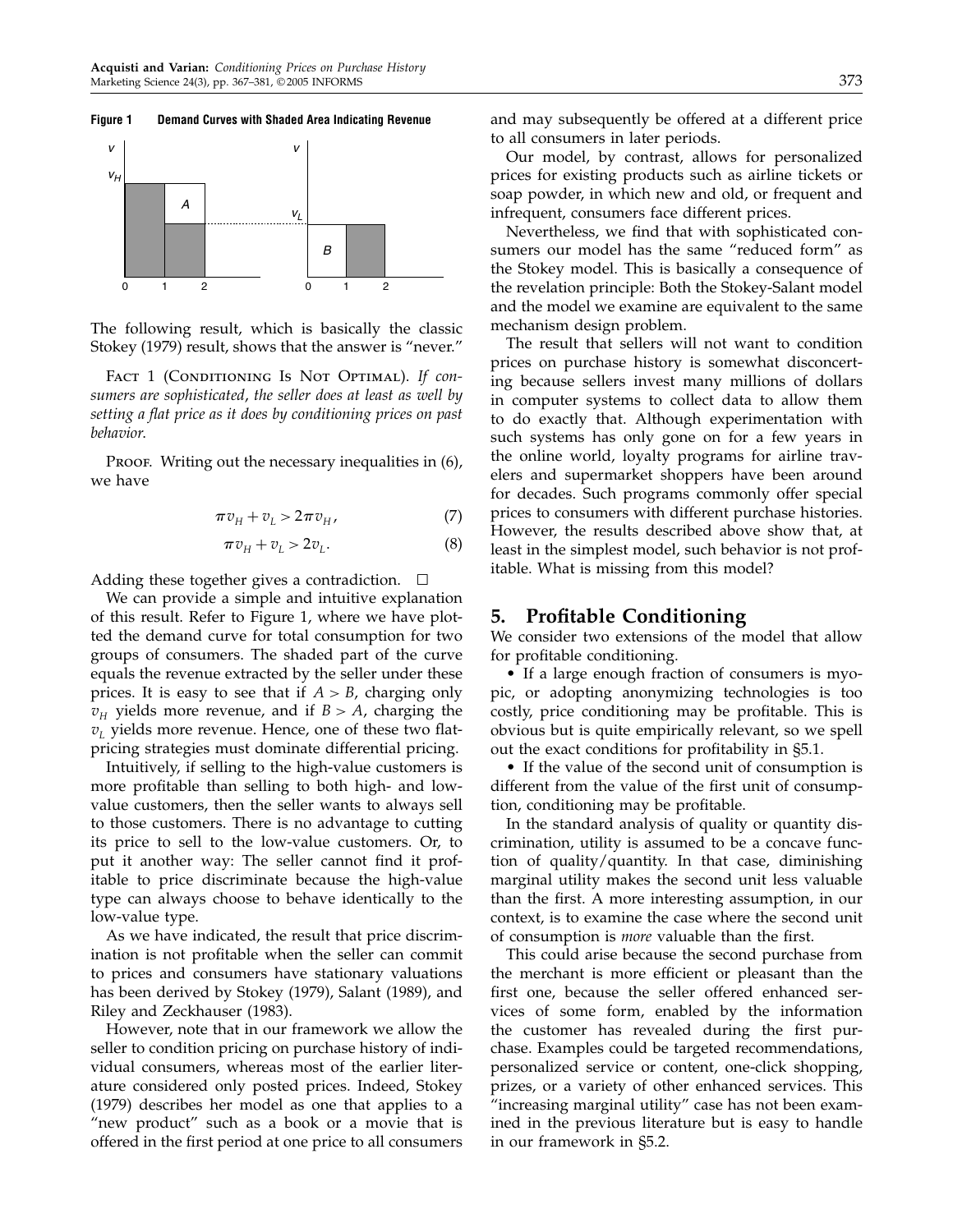### 5.1. Some Consumers Are Myopic

Suppose that a fraction  $m$  of each type is myopic, with a fraction  $1 - m$  being sophisticated. This case is undoubtedly realistic, but relatively straightforward in terms of analysis, so we will conduct only a cursory examination.

Assume that the seller conditions prices on purchase history by first charging a high price to everyone and then offering a low price to those who did not purchase.

The low-value consumers and the sophisticated high-value customers will wait for the second period to buy at the low price. The myopic high-value consumers pay the high price each period. The revenue the seller receives is therefore

$$
2m\pi v_H + (1 - m\pi)v_L.
$$

This will exceed the revenue from flat pricing when

$$
m\pi > \max\left\{\frac{2\pi v_H - v_L}{2v_H - v_L}, \frac{v_L}{2v_H - v_L}\right\}.
$$

Hence, if the fraction of myopic consumers is large enough, the seller will want to condition prices on purchase history.

Note that, as usual, the presence of unsophisticated consumers can affect the welfare of the sophisticated consumers. Suppose that all consumers would pay a high price in the absence of myopic consumers. Then, if enough myopic consumers are present, the monopoly seller will want to condition prices and the sophisticated high-value consumers will be better off. On the other hand, if all consumers would pay a low price in the absence of myopic consumers, the presence of a sufficient number of myopic consumers would make the sophisticated consumers worse off.

What we have called "myopia" could also simply be a rational response to the inconvenience associated with defensive measures against price discrimination. If the material and immaterial costs of using anonymizing technologies are too high, even economically sophisticated consumers might find it not worth the bother, particularly if they are not technologically sophisticated or if their opportunity cost of time is particularly high (as it may be for the case of the high consumer type). These costs can also be endogenous to the model, in the sense that the seller may develop its selling platform with the goal of making the adoption of defensive technologies prohibitively costly for the consumer. The impact of various sorts of costs to anonymous purchases is formally examined by Acquisti (2003).

#### 5.2. Personalized Enhanced Services

While Maskin and Riley (1984) consider seconddegree price discrimination when marginal utility may be decreasing, it is interesting in our scenario to consider what happens when incremental purchases of the good have higher utility than earlier purchases due to enhanced service based on the information previously provided by the customer.

For simplicity, we will assume that the personalized enhanced service can be provided at zero marginal cost by the seller. The examination of the case of positive marginal costs is carried out in Acquisti (2003) and offers no substantial differences.

Let  $v_{H1}$  represent the value of the first unit of consumption for the high-value consumer and  $v_{H2}$  the value of the second unit of consumption. Define  $v_{11}$ and  $v_{L2}$  similarly. Of course, we assume that

$$
v_{H1} > v_{L1}.\tag{9}
$$

Utility for the high-value consumer can take on three values  $(0, v_{H1}, v_{H1} + v_{H2})$ , and likewise for the low-value consumer. Thus there are  $2^3 = 8$  cases, as before.

The analysis mimics that in §4.2. The seller can again flat-price at the high or low prices, but the most interesting case is where the seller uses price conditioning to have the high-value type consume twice and the low-value type consume once. The selfselection constraints for this conditioning solution in this case are

$$
v_{H1} + v_{H2} - p_H \ge v_{H1} - p_L, \tag{10}
$$

$$
v_{H1} + v_{H2} - p_H \ge 0, \tag{11}
$$

$$
v_{L1} - p_L \ge v_{L1} + v_{L2} - p_H, \tag{12}
$$

$$
v_{L1} - p_L \ge 0,
$$
\n(13)

which can be transformed to

$$
v_{H2} + p_L \ge p_H, \tag{14}
$$

$$
v_{H1} + v_{H2} \ge p_H, \tag{15}
$$

$$
p_H \ge v_{L2} + p_L, \tag{16}
$$

$$
v_{L1} \ge p_L. \tag{17}
$$

These inequalities are plotted in Figure 2.

#### Figure 2 Self-Selection Constraints

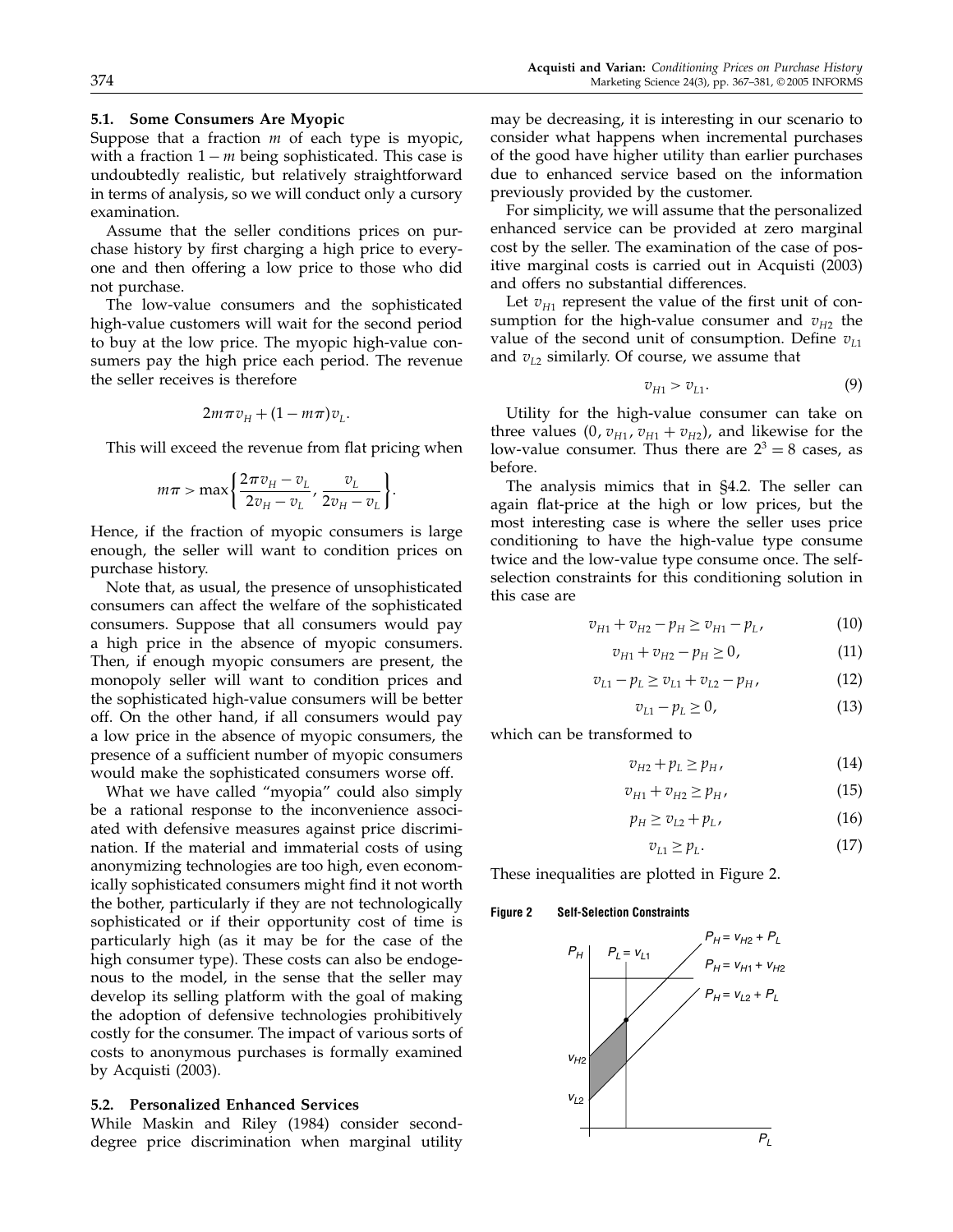We are interested in the pricing plan  $p_H = v_{H2} + v_{L1}$ and  $p_L = v_{L1}$ , which induces the high-value consumers to purchase twice and the low-value consumer to purchase only once.

For this to be feasible, we need to verify that the horizontal line determined by  $p_H = v_{H1} + v_{H2}$  passes above this optimum. Algebraically, this requires

$$
v_{H1} + v_{H2} > v_{H2} + v_{L1}.
$$
 (18)

Making the cancellation, we see that this condition reduces to Assumption (9).

The revenue from price conditioning exceeds the revenue from flat pricing when

$$
\pi v_{H2} + v_{L1} > \pi v_{H1} + \pi v_{H2}, \qquad (19)
$$

$$
\pi v_{H2} + v_{L1} > v_{L1} + v_{L2}.
$$
 (20)

Note that the right-hand side of these inequalities are the profits, assuming that the enhanced service is offered to each type on the second purchase.

Making the obvious cancellations gives us the following result.

FACT 2 (WHEN Is CONDITIONING PROFITABLE?). Conditioning prices will maximize profits if and only if

$$
\label{eq:u_l} \begin{aligned} v_{L1} > \pi v_{H1}, \\ \pi v_{H2} > v_{L2}, \end{aligned}
$$

in which case  $p_H = v_{H2} + v_{L1}$  and  $p_L = v_{L1}$ .

As a corollary, we have Fact 3.

FACT 3 (RELATIVE VALUATIONS.). If conditioning is profit maximizing, then the high-value purchaser must value the enhanced services relatively more than the lowvalue user:

$$
\frac{v_{H2}}{v_{H1}} > \frac{v_{L2}}{v_{L1}}.
$$

Proof. Divide the second inequality by the first in the previous fact.  $\square$ 

For example, one-click shopping may be more valuable to those who consume more frequently or to those who have a higher value of time, which can easily be correlated with the valuation for the good in question. A similar observation follows for recommendation services or the other examples described in §2.

Note that it follows from this proposition that if both types have the same value for the enhanced service, the necessary inequalities cannot be satisfied and price conditioning cannot be profit maximizing.

It is also worth noting that if the second purchase has lower utility than the first due to diminishing marginal utility of consumption, then price discrimination can easily be optimal, even without personalized services. This is the classic case examined in Salant (1989).

Note that the seller makes a profit of  $\pi v_{H2} + v_{L1}$  in our model because it sells to both types at  $v_{L1}$  first period and only to the high-value type second period. If the "enhanced service" were not personalized, the seller could offer it to first-period consumers as well as second-period consumers. This would yield a profit of max $\{2\pi v_{H2}, 2v_{L2}\}\$ , which is easily seen to be larger than the profit from price conditioning. As in §4, conditioning is not profitable for a quality enhancement that is not personalized. Price conditioning is profitable when the enhanced service can only be offered to second-time customers; i.e., the service depends on information revealed by the first purchase.

This particular pattern of behavior clearly rests heavily on the assumption of commitment on the part of the seller. We explore how the results change when this assumption is relaxed in §§6 and 7.

#### 5.3. Value and Cost of Enhanced Technology

A referee raised the question of whether the cost of the enhanced service always had to be less than the value to the consumers in order for it to be adopted by the seller. The answer is that the high-value type has to place a value on the service that exceeds its cost, but this is not required for the low-value type.

To see this, let us suppose that there is a fixed cost C and marginal cost of zero of implementing the enhanced service but that price conditioning is nevertheless more profitable than not conditioning. Algebraically, this means

$$
\pi v_{H2} + v_{L1} - C > 2\pi v_{H1},
$$

$$
\pi v_{H2} + v_{L1} - C > 2v_{L1}.
$$

Adding these two inequalities together and simplifying, we have

$$
\pi(v_{H2}-v_{H1})>C,
$$

which says that the value of the enhanced service to the high-value consumers must exceed its cost. However, the impact of the enhanced technology on the low-valuation types can be anything consistent with the equilibrium inequalities in Fact 2.

Note that once the investment in information technology to track customer purchases and provided enhanced services is made, the marginal costs are so low that the service could be provided to everybody. However, the enhanced service is withheld from the low-value customer in order to squeeze more rent from the high-value consumer. This is the usual sort of inefficiency from second-degree price discrimination.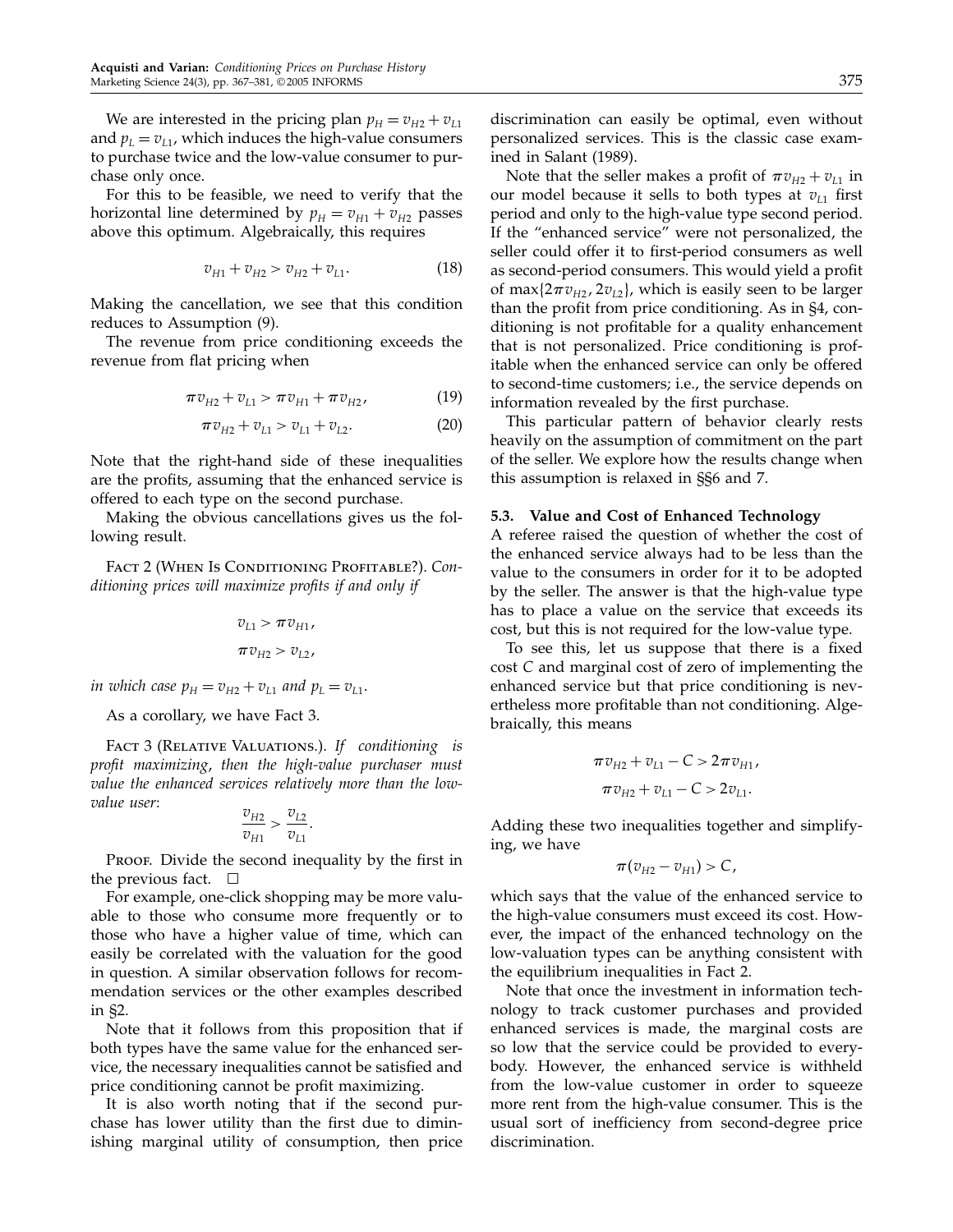| Table 1 |  | <b>Surplus Calculations</b> |
|---------|--|-----------------------------|
|---------|--|-----------------------------|

| Case                       | Consumer<br>surplus                           | Producer<br>surplus    | Total surplus                                                    |
|----------------------------|-----------------------------------------------|------------------------|------------------------------------------------------------------|
| Sell only to<br>high-value | 0                                             | $\pi[V_{H1} + V_{H2}]$ | $\pi[V_{H1} + V_{H2}]$                                           |
| Condition<br>prices        | $\pi[V_{H1} - V_{H1}]$                        | $\pi V_{H2} + V_{11}$  | $\pi[V_{H1} + V_{H2}]$<br>$+(1-\pi)V_{11}$                       |
| Sell to both               | $\pi$ [ $V_{H1} + V_{H2}$<br>$-V_{11}-V_{12}$ | $V_{12} + V_{11}$      | $\pi [V_{H1} + V_{H2}] + (1 - \pi)$<br>$\cdot [V_{11} + V_{12}]$ |

Acquisti (2003) has shown that the optimal conditioning result is robust to other cost specifications and variations in the model, such as: costs of adopting anonymizing technologies, costs of visiting a seller, costs of entering (and reentering) information under different types of log-in/account technologies, and other variations.

#### 5.4. Welfare Effect of Conditioning

How does price conditioning affect social welfare? The appropriate surplus calculations are shown in Table 1. Note that in terms of total welfare, conditioning fits between the two other cases. Conditioning dominates flat pricing when the alternative is selling only to the high-value type, but not when the alternative is selling to both types.

More specifically, if  $v_{L1} + v_{L2} < \pi (v_{H1} + v_{H2})$ , and the inequalities in Fact 2 are satisfied, allowing firms to use cookies makes the society as a whole better off. The welfare ordering of the outcomes is the same as the ordering of total quantity sold, which is consistent with the welfare analysis in Varian (1985).

Consumers are generally opposed to price discrimination because they think that if discrimination were not allowed they would end up with lower prices. However, as economists are happy to tell them, when discrimination is not allowed, all consumers may well end up facing higher prices.

Policies that make customer tracking infeasible, such as enforcing the use of technologies for anonymous shopping, may well have the perverse effect of damaging consumer welfare for exactly the same reason: The profitable nondiscriminatory equilibrium ends up with monopoly pricing rather than competitive pricing.

#### 6. Timing

We have seen that the seller will condition prices on purchase history when it is able to provide an enhanced service that is relatively more attractive to high-value consumers. In this case, the present value of the payments will be

$$
p_H = v_{H2} + v_{L1}, \t\t(21)
$$

$$
p_L = v_{L1}.\tag{22}
$$

Because we are assuming that the seller can commit to price plans, it appears that this present value can be divided between the two periods in arbitrary ways. However, whether or not that is the case depends on the tools that the high-value buyer has to defend himself against the price discrimination.

Consider an overlapping generations model where consumers visit an online store at most twice. If they have no cookie indicating a prior visit, they are charged  $p_0$ . If they have a cookie indicating that they bought on a prior visit, they are charged  $p_b$ . If they have a cookie indicating that they did not buy on their earlier visit, they are charged  $p_n$ .

One way to implement the pricing system described in Equations (21)–(22) is to charge

$$
p_0 = v_{H1},\tag{23}
$$

$$
p_b = v_{L1} + v_{H2} - v_{H1}, \t\t(24)
$$

$$
p_n = v_{L1}.\tag{25}
$$

In the second purchase, the high type pays  $v_{L1}$  plus a premium equal to the incremental value of the enhanced service.

Why wouldn't the high-value types want to visit the store, reject the offered price, and then receive the more attractive price on the second visit? The answer: Because if they don't buy on the first visit, they don't get the personalized enhanced service on the second visit. By construction, the high-value buyers are indifferent between paying the higher price and getting the enhanced service to paying the low price without it. That is,

$$
v_{H2} - p_b = v_{H2} - [v_{L1} + v_{H2} - v_{H1}] = v_{H1} - v_{L1}.
$$

In other words, consumers cannot "eat their cookie" (shop anonymously) and "have it too" (still receive the enhanced service). $2$ 

In the real world, offers to "new customers only" can typically be utilized by "old customers" if they are willing to sacrifice other benefits that they get from being repeat customers. These benefits are exactly what drives our model: Customers are not willing to sacrifice their personalized enhanced services to get a lower price.<sup>3</sup>

This pricing plan is only one way to implement the profit-maximizing solution. Another way to achieve the same present value is to charge

$$
p_0 = v_{L1},\tag{26}
$$

<sup>2</sup> Low-value shoppers may want to pursue such an "eat-the-bait and switch" strategy, as we describe below in §8. However, in that section the sellers are forced to accept this behavior through the forces of competition.

<sup>3</sup> In reality sellers use a variety of stratagems to make it difficult or costly for old customers to pretend to be new customers: See §5.1.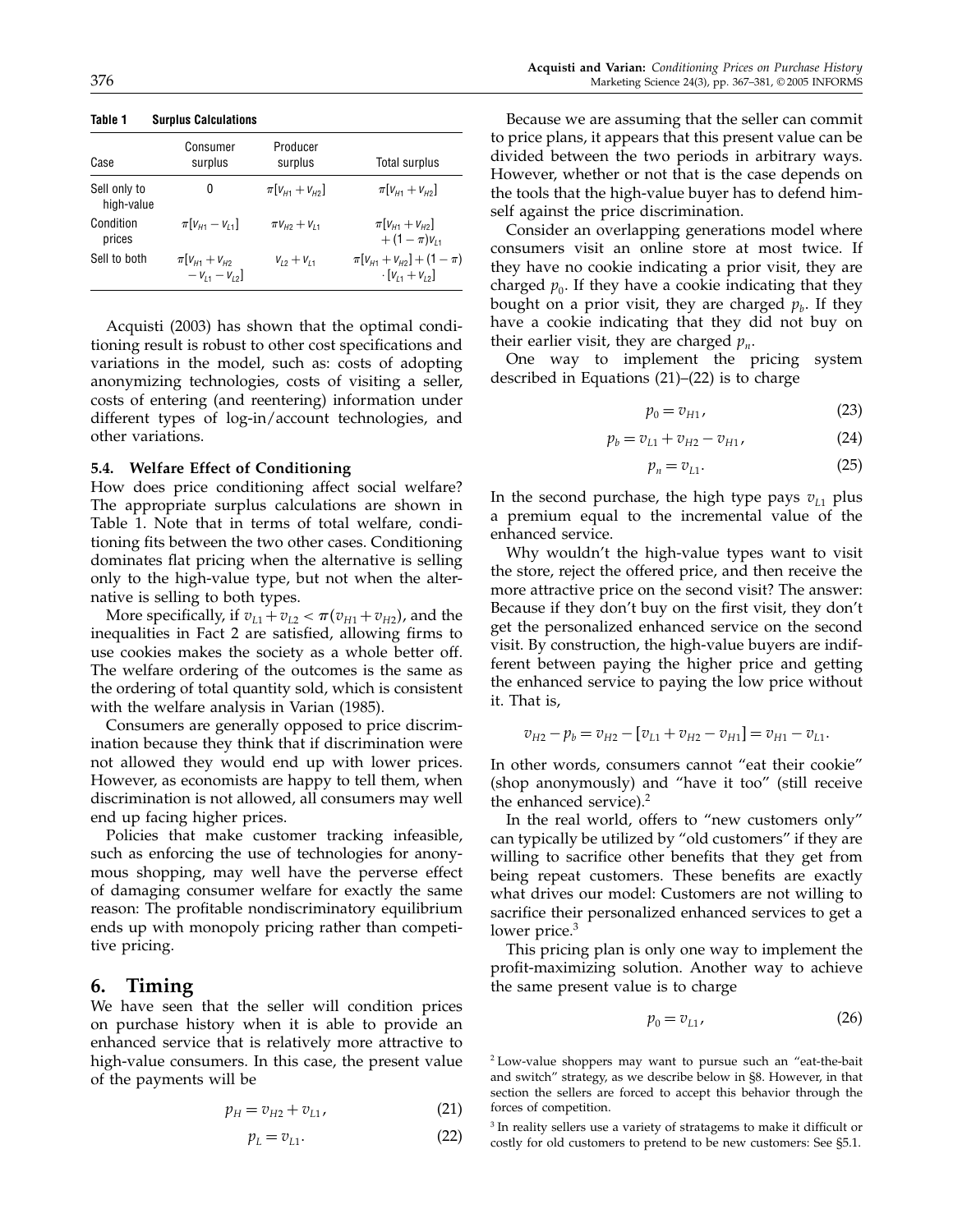$$
p_b = v_{H2},\tag{27}
$$

$$
p_n = v_{L1}.\tag{28}
$$

Here everyone is charged a low price on the first visit, and those who buy then are charged a high price on the second visit, at which time only the highvalue types purchase. Essentially, the seller is collecting information on the first visit, which is then used to provide the enhanced service that only the high-value people are willing to pay for on the second visit.

For example, an online merchant learns billing information and the shipping address on the first visit. On the second visit, the merchant can offer, for example, "one-click shopping," a service that frequent purchasers, or those with high time value, might find particularly valuable. Such an offer induces the high-value type to stay rather than pretend to be low-value.<sup>4</sup>

Which of these two pricing patterns might we expect? As observed in §2, in supermarket loyalty programs the occasional, first-period purchasers pay a higher price than second-period, frequent purchasers; in the frequent-flier case the opposite can happen. The answer depends on the nature of the technology at the buyer's disposal. If the only way that the highvalue consumer can imitate the low-value consumer is to refuse to purchase when faced with a high price during the first visit to a store, then these two price profiles are equivalent.

However, if the high-value consumer can shop anonymously and return to the seller appearing to be a consumer who never bought before, the profile that involves charging  $p_0 = v_{L1}$  cannot be an equilibrium. That is because if this profile were offered, the high-value consumer would buy on his first visit (taking the "low introductory offer for new consumers"), delete his cookie (for example), and then return to buy again at the same price. True, he would not get the enhanced service, but his payoff would be  $2(v_{H1} - v_{L1})$ , which is larger than  $v_{H1} - v_{L1}$ , the payoff from pricing plan (21)–(22).

Hence, the only equilibrium price plan when anonymous shopping is not overly expensive for the consumer is to charge the high price first.

# 7. No Commitment

What happens when the seller cannot commit to its second-period behavior?

Let us return to the baseline model described in §5.2. If the most profitable strategy is to sell at the low price, the inability to commit doesn't affect the outcome.

However, when the most profitable strategy is to charge the high price to all, it can be shown that inability to commit induces the high-value consumer to pursue a mixed strategy. The formal argument is similar to the one in Fudenberg and Tirole (1991, pp. 402–405), but the following intuitive discussion illustrates the basic phenomenon.

Suppose that the high-value type accepts a firstvisit price offer with  $v_L < p_1 < v_H$  with probability 1. Then if the seller observes a rejection, it must be facing a low-value type with probability 1. It follows that the seller should then offer a low price less than or equal to  $v<sub>L</sub>$  on the second visit of this person. However, that means that the high-value type would gain by rejecting the first-period offer.

On the other hand, suppose the high-value type rejects with probability 1 when the price satisfies  $v_L$  <  $p_1 < v_H$ . Because the low type will also reject, the seller gets no information, and will set  $p_2 = v_H - e$ for some small e. However, then the high-value type would want to accept with probability 1 and get positive surplus in each period.

It follows that the high-value type must pursue a mixed strategy. At least some fraction of the time the high-value consumer will emulate the behavior of the low-value type, hoping that the seller will then cut the price in the second period (see Taylor 2004; Fudenberg and Tirole 1991, pp. 402–405, for examples).

In equilibrium, the seller will charge the same prices as in the case of full commitment but will make less profit due to the randomized strategy of the highvalue type.<sup>5</sup>

Turning now to the case of enhanced services, we ask: "Can price conditioning be an equilibrium when sellers cannot commit to future pricing?" The answer is "yes," but there is a subtlety. When commitment is not possible, we have to worry about the sequencing of price offers.

Any first-period price in which the high-value and low-value types behave differently will allow the seller to enforce a separating equilibrium during the second period. Hence, the equilibrium in which the seller conditions must be interpreted as one in which the seller offers to the same price to everyone first period,  $v_{L1}$ , and offers a price of  $v_{H2}$  second period.

However, we saw in §6 that offering the low price in the first period is an equilibrium only when the

<sup>4</sup> Below we describe some empirical results from Goolsbee and Chevalier (2003) that show that Amazon customers are much less price sensitive that Barnes and Noble customers, possibly because of the enhanced services that Amazon offers. See also Economist (2001).

<sup>5</sup> Because profit is reduced due to randomization, there might be conditioning solutions that yield more profit than the flat-price outcome when the discount rate is greater than one. We thank Curtis Taylor for this observation and for his very helpful discussion of these issues.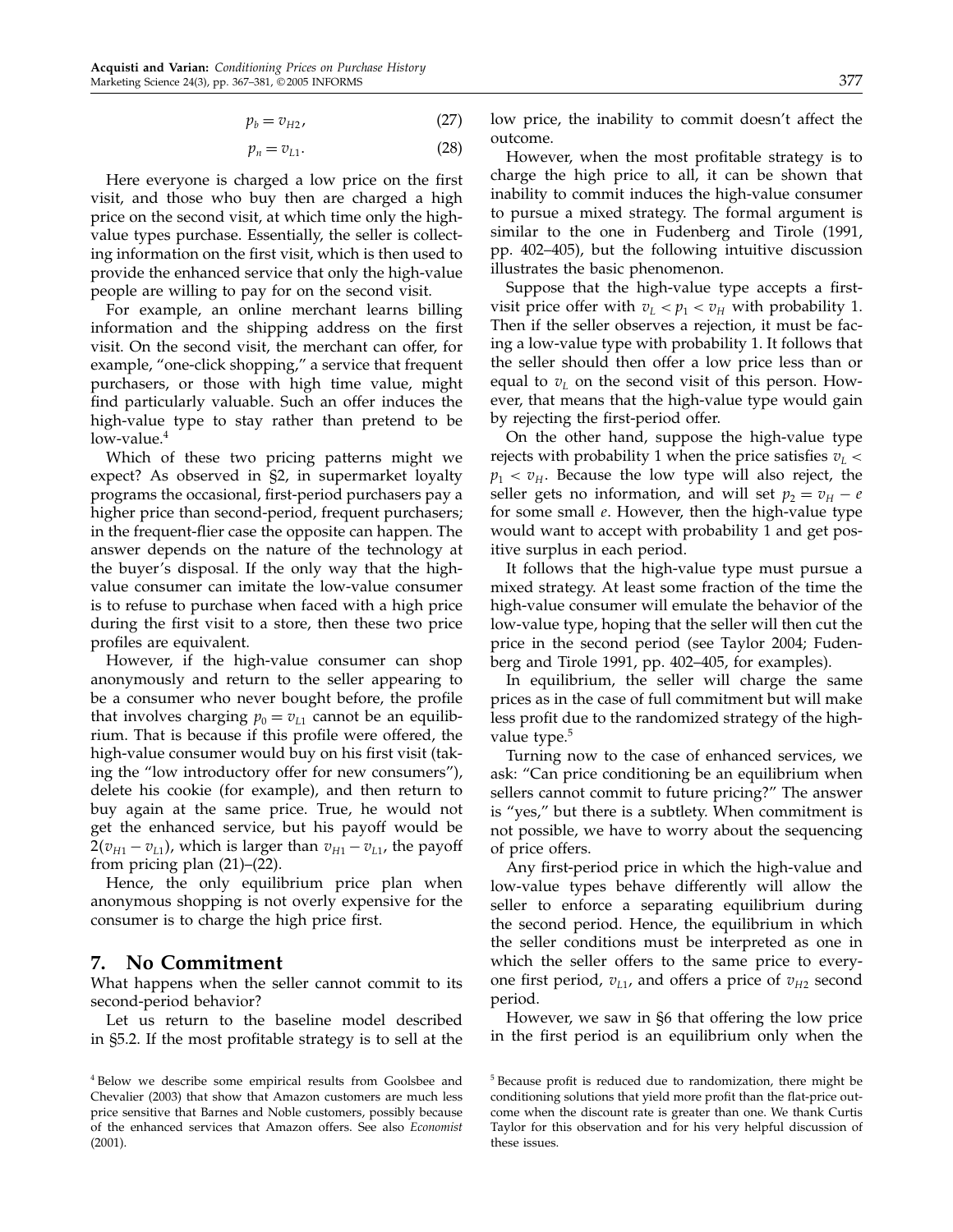high-value buyer cannot anonymize his shopping habits; that is, the only way the high-value consumer has to imitate the low-value consumer is to delay purchase.

In practice, this is a case in which a seller is able to offer a coupon to new users only, in the hope of converting them into second-period customers. Of course, if anyone can pretend to be a new customer, this strategy is not effective in enforcing price discrimination and so cannot be an equilibrium for a monopoly seller. (We examine a competitive equilibrium of this sort in a later section.)

If the high-value consumer can "anonymize" rather than just "delay," being unable to commit imposes a cost on the seller, in that it will not be able to implement a price-conditioning solution. For example, AOL offers special "new customer" accounts that can be opened only by revealing credit card numbers that have not been applied before to a similar offer.

In addition, if the value of the enhanced service is such that price discrimination is not optimal, and flatpricing at the high price is better than flat-pricing at the low price, the lack of a commitment device might force the seller to adopt a mixed strategy in the first period as described above.

Which is the more realistic model, commitment or no commitment? The answer will depend on the circumstances. One way for the seller to commit to flat pricing is to publicly post prices. This is common in both supermarkets and online shopping, where most price discounting takes place via coupons of one sort or another. Posted prices, with coupons, give the seller the best of both worlds, allowing it to "commit" to prices yet still offer personalized discounts.

This analysis thus far depends on the fact that the model terminates after two periods. It would be desirable to examine a no-commitment model with several periods, but such an extension brings up several additional issues outside the scope of this paper.<sup>6</sup>

## 8. Competition and Conditioning

Up until now we have been considering a monopoly seller. In this section we examine what happens when a large number of identical sellers compete for customers. We assume that these sellers cannot commit to future prices and cannot tell whether customers have bought before from other firms.

As before, we assume each seller sets prices of  $p_0$  if the customer has no cookie,  $p<sub>b</sub>$  if a cookie shows that a customer bought at  $p_0$ , and  $p_n$  if the cookie shows that the consumer did not buy at  $p_0$ .

We also assume that the good can be provided at a constant marginal cost of  $c \geq 0$ . To avoid trivial cases,

we also assume  $v_{H1} > c$ . Because we normalize the population size to 1, the cost of selling one unit to a fraction  $\pi$  of the population is  $\pi c$ . We also assume that the enhanced service can be provided at zero marginal cost; this makes no difference as long as the consumers' valuations of the enhanced service exceed its marginal cost.

There are several conceivable equilibria. Consumers could make their first purchase from a firm and then stay with it to receive enhanced services on the next purchase. Some consumers could switch to a competitor or delete their cookies in order to receive the "introductory" price of  $p_0$ . Or, possibly, everyone could switch sellers every period.

It is useful to define the incremental value of the enhanced service to each type:

$$
e_H = v_{H2} - v_{H1},
$$
  

$$
e_L = v_{L2} - v_{L1}.
$$

We will spell out the analysis for the case where the Spence-Mirrlees condition holds,

$$
e_L < e_H,
$$

and simply state the results for the reverse inequality, because the analysis is completely parallel.

There are three equilibrium conditions that must be satisfied:

1. Consumers must make optimal choices, which will impose a set of inequalities.

2. Profits are driven to zero, which is an equality.

3. Firms are profit maximizing, which requires comparing their price choices to alternative choices they might make.

Case 1. We first show that it is not an equilibrium for all firms to charge a flat price  $p$  at which all consumers purchase. The zero-profit condition requires  $p = c$ . Consider a single firm that raises its price by any amount less than  $min\{e_H, e_L\}$  and provides the (free) enhanced service. This will be an attractive option for some or all consumers, thereby increasing profit, showing that charging flat prices is not an equilibrium.

Case 2. All customers shop at the same store twice rather than switch. Consumer optimization requires

$$
v_{H2} - p_b \ge v_{H1} - p_0,\tag{29}
$$

$$
v_{L2} - p_b \ge v_{L1} - p_0,\tag{30}
$$

or

$$
p_b \le p_0 + e_H, \tag{31}
$$

$$
p_b \le p_0 + e_L. \tag{32}
$$

Profit maximization will drive  $p<sub>b</sub>$  to satisfy

$$
p_b = p_0 + e_L,
$$

<sup>6</sup> See Fudenberg and Tirole (1998), Villas-Boas (1999), Fudenberg and Tirole (2000), and Villas-Boas (2004) for models of this type.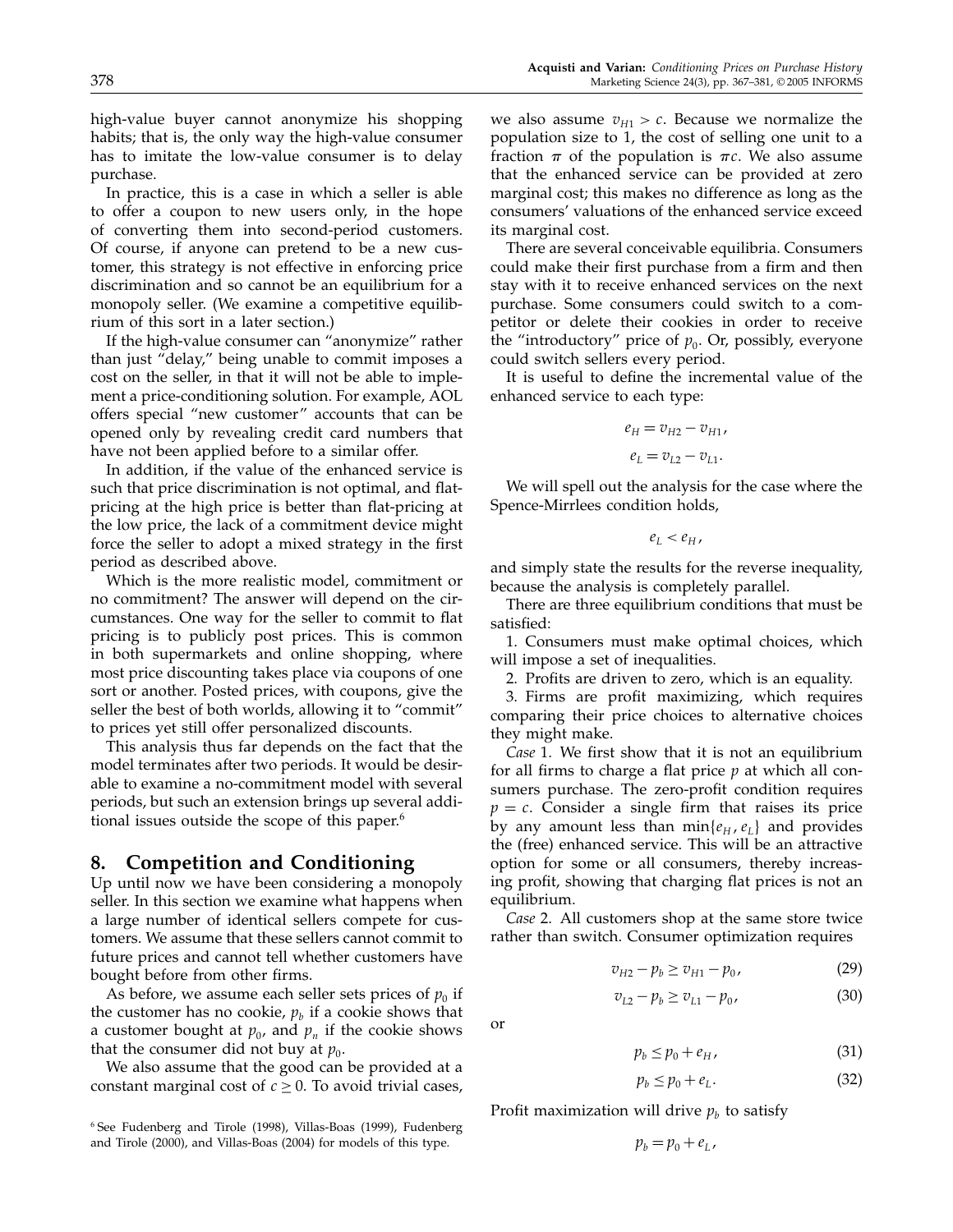and competition ensures that profits are driven to zero, which means

$$
p_0+p_b=2c.
$$

Solving these two equations in two unknowns, we have

$$
p_0 = c - \frac{e_L}{2},\tag{33}
$$

$$
p_b = c + \frac{e_L}{2}.\tag{34}
$$

To show that this is an equilibrium, we need to show that no single firm can increase its profit by changing its behavior.

Clearly, no firm will want to lower its price. Will a single firm want to raise its price? By raising  $p<sub>b</sub>$  to  $p_0 + e_H$ , the deviating firm will induce its low-value customers to switch to the competition, or delete their cookies, in order to purchase at price  $p_0$ . On the other hand, the high-value customers will choose to pay the higher price. The profit from this pricing deviation will be less than the profit from the presumed equilibrium when

$$
p_0 + \pi (p_0 + e_H) + (1 - \pi) p_0 < p_0 + p_b = 2p_0 + e_L,
$$

which reduces to

 $\pi e_H < e_L$ .

Note that this is a "lock-in" equilibrium: Consumers face a cost of switching in the second period, because they would lose the enhanced service. While in Villas-Boas (1999) firms in a duopoly lower prices to attract the competitor's previous customers, here firms in a perfectly competitive market respond by charging low prices in the first period and then high prices in the second period, as in typical lock-in equilibria behavior described in Klemperer (1989, 1995). In our case, the switching costs the consumers face are because their current seller provides them with personalized enhanced services, and switching to a new seller would eliminate these services.

Case 3. The low-value type switches to another seller or deletes its cookie; the high-value type remains.

This requires

$$
p_b \le p_0 + e_H, \tag{35}
$$

$$
p_b \ge p_0 + e_L. \tag{36}
$$

Profit maximization now implies  $p_b = p_0 + e_H$ . Profits come from everyone buying at  $p_0$  during the first visit, and high-value types buying at  $p_b$  and low-value types buying at  $p_0$  during their second visit. Competition ensures that profits are driven to zero, implying

$$
p_0 + \pi (p_0 + e_H) + (1 - \pi) p_0 = 2c,
$$

or

$$
2p_0 + \pi e_H = 2c.
$$

Solving for equilibrium, we have

$$
p_0 = c - \frac{\pi e_H}{2},\tag{37}
$$

$$
p_b = c + \frac{(2 - \pi)e_H}{2}.
$$
 (38)

For this to be an equilibrium, no single firm can deviate from these prices and make a profit. If a single firm lowers  $p_b$  to  $p_0 + e_L$ , it will keep its low-value customers but make less revenue on the high-value customers. This will not be profitable when

$$
p_0 + p_b = p_0 + (p_0 + e_L) < p_0 + (p_0 + \pi e_H),
$$

which is to say when

$$
e_L<\pi e_H.
$$

This is a "partial lock-in" equilibrium, as only the low-value types find it attractive to switch. The firms find it more profitable to let them go than to keep them because keeping them would require cutting the price to the high-value types.

Case 4. The high-value type switches sellers, and the low-value type remains. This requires

$$
p_b \ge p_0 + e_H, \tag{39}
$$

$$
p_b \le p_0 + e_L,\tag{40}
$$

which implies

$$
p_0 + e_L \ge p_b \ge p_0 + e_H.
$$

Hence, this case cannot occur when  $e_H > e_L$ . Here is a summary of the results.

FACT 4 (EQUILIBRIA WITH COMPETITION). With identical competing firms we have

• It is never an equilibrium for all firms to charge a flat price.

• If  $e_L < e_H$ , then in equilibrium —No consumers will switch when  $e_L > \pi e_H$ . —Low-value consumers will switch when  $e_L < \pi e_H$ . —High-value consumers will never switch. • If  $e_L > e_H$ , then in equilibrium —No consumers will switch when  $e_H > (1 - \pi)e_L$ . —High-value consumers will switch when  $e_H <$  $(1 - \pi)e_L$ . —Low-value consumers will never switch.

This equilibrium exhibits a form of "customer poaching," a term introduced by Fudenberg and Tirole (2000). They analyze a duopoly in which some consumers remain loyal and others defect to the competitor. In their model, switching costs are zero, firms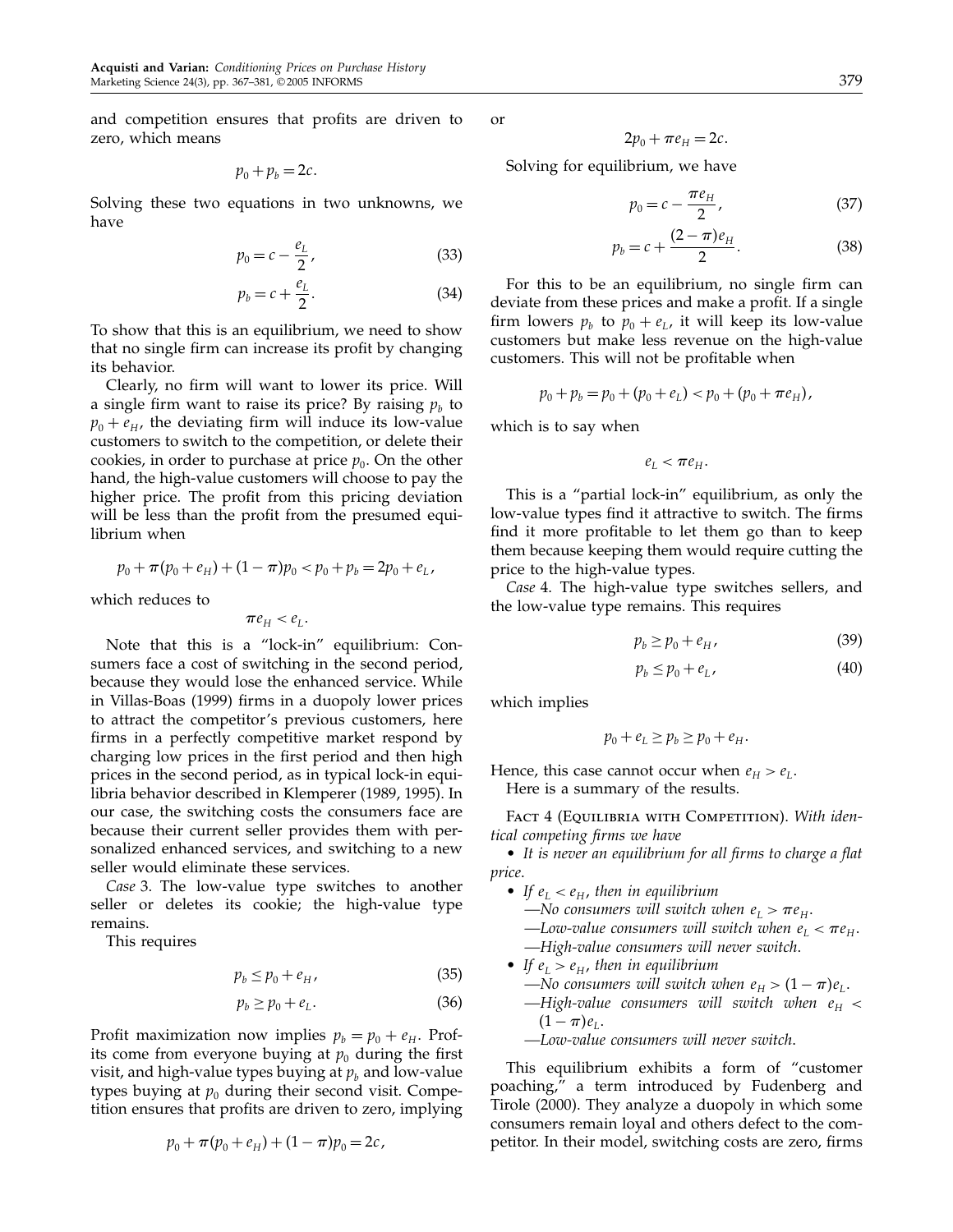offer partial substitutes a la Hotelling, services are not personalized, and firms can tell which firms consumers bought from previously. Their baseline case is long-distance telecommunications service, which is quite different from our situation due to the undifferentiated nature of the good being sold.

In our situation, the seller is able to provide a personalized service that is valuable to at least some of the consumers. This creates switching costs for the consumers because they would then have to rebuild the relationship with the seller.

In some cases these switching costs may be relatively small—e.g., entering credit card information but even relatively small switching costs can matter. Goolsbee and Chevalier (2003) estimate demand elasticities facing Amazon and barnesandnoble.com. They find that the demand curve facing Amazon is much more inelastic than that facing barnesandnoble.com, an effect that might be due to the more personalized environment offered by Amazon. If this hypothesis is correct, it may be that Amazon's investment in "enhanced services" may be a significant contribution to its competitive advantage. Note that offering such services often requires large expenditures in fixed cost to implement the system, but very small marginal costs to service each customer, consistent with the zero marginal cost assumption in this paper.

Note that prices will obviously be lower in either form of the competitive equilibrium than in the monopoly equilibrium, and that the difference in prices with and without the enhanced service will be  $e_H$  or  $e_L$ , which is also lower than in the monopoly case.

Finally, we note that even though we have stated this model in terms of a large number of sellers, very similar results would follow with small numbers of sellers as the basic structure is that of Bertrand competition. However, if there are few sellers, the lowvalue customers would eventually exhaust the gains from switching. This is presumably why CD clubs and book clubs tend to offer a relatively static collection of CDs to new users: If the set was continually updated, the switching problem would be more severe.

# 9. Implications and Conclusions

What light does this analysis shed on the question of whether or not it is profitable to implement price conditioning in practice?

First, if one thinks that a large enough fraction of the potential population is myopic and ignores the impact of their current behavior on future offerings, or anonymizing technologies are too costly for the consumer, then it might be attractive to use conditioning. In fact, under the conditions discussed above, the

unavailability of anonymizing technologies may have positive effects on consumer welfare.

Second, even if a sizable fraction of the population is sophisticated, it may make sense to implement conditioning if high-value consumers can be offered a price-service package that they find more attractive than the one offered to low-value consumers. This can be achieved by either offering an enhanced service to repeat users or inferior service to repeat users who are attempting to mimic new users.

We have provided examples in §2 illustrating the fundamental problem of price discrimination: how to induce the high-value type to pay the high price rather than mimic the behavior of the low-value type. In practice, a combination of enhanced services for "loyal" customers and "basic service" for those highvalue users who pretend to be new customers may be used.

Adopting technology that allows for price conditioning will be particularly attractive in industries with the following characteristics:

• Industries where transactions are computer mediated, so that consumer purchase histories can be consulted at the time a price offer is made and personalized enhanced services can be provided.

• Industries where the marginal cost of providing enhanced services to some customers is low, but their personalization provides significant advantages for certain customer types.

• Industries with considerable variation in user valuation for enhanced services of various sorts.

• Industries with repeat and frequent purchases.

• Industries where anonymous purchase is difficult or costly (or can be made so by the seller).

The examples we have used as illustrations—travel, online purchases, and supermarkets—all exhibit these characteristics, and various forms of price conditioning have been used in such industries. In these industries, significant initial investments in information technology can lead to competitive advantages through personalized enhanced services whose marginal costs are extremely low for sellers, but that create switching costs for buyers, thus making price discrimination feasible. In these industries, frequent purchases, large search costs, heterogeneity in preferences, and low costs of personalizing services and addressing heterogeneous requests make price discrimination optimal. As more and more transactions become computer mediated, such practices will likely become more common, and rather than being perceived as privacy-intrusive, they may lead to increased customer loyalty and increased total welfare.

## Acknowledgments

Research support from NSF Grant 9979852 is gratefully acknowledged. The authors received helpful comments